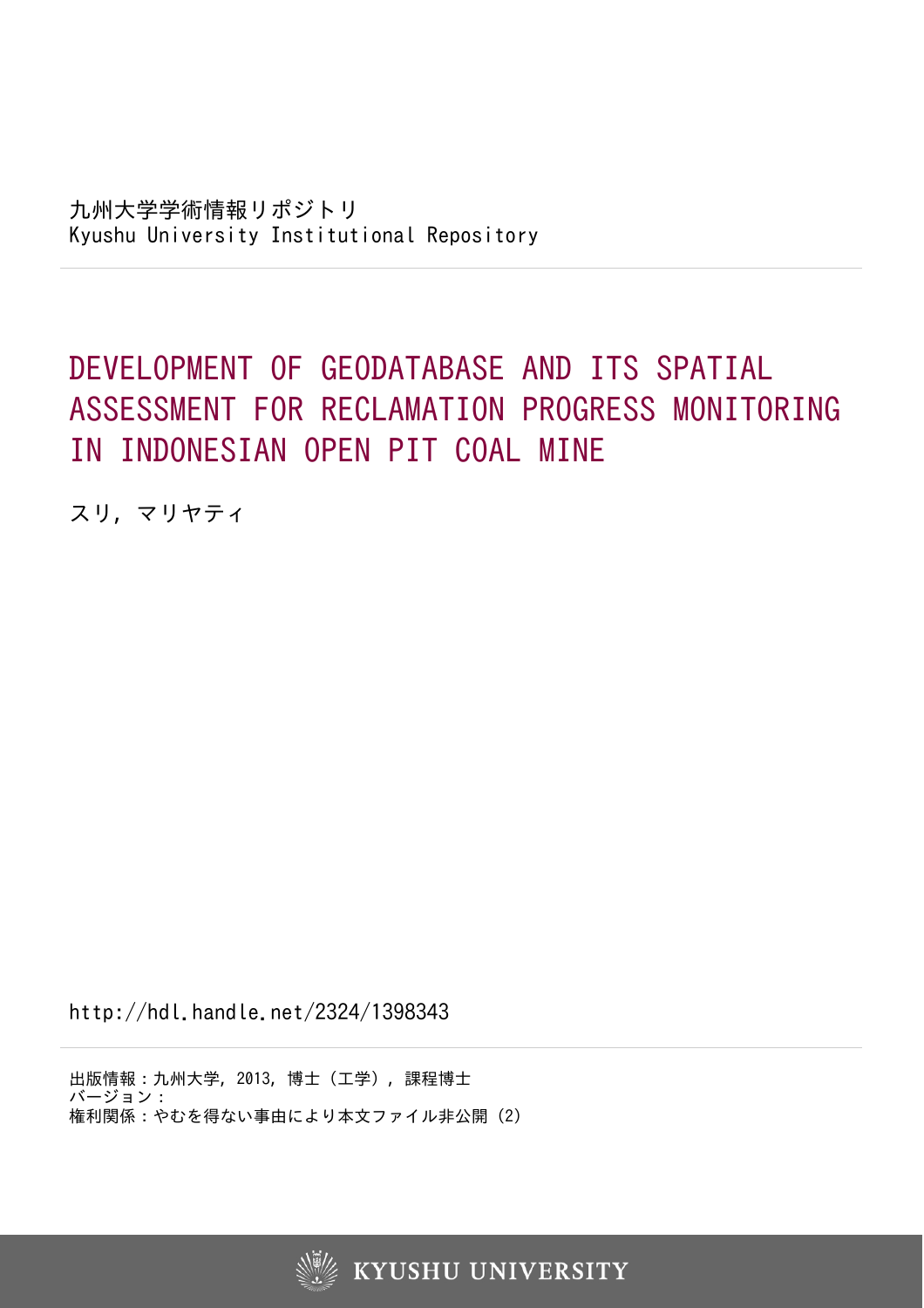| 論<br>旨<br>要<br>₩                                                                                                                      |   |               |                         |
|---------------------------------------------------------------------------------------------------------------------------------------|---|---------------|-------------------------|
| ⋉<br>分                                                                                                                                | 甲 | (ふりがな)<br>氏 名 | スリ マリヤティ<br>Sri Maryati |
| 論文題名<br>DEVELOPMENT OF GEODATABASE AND ITS SPATIAL ASSESSMENT<br>FOR RECLAMATION PROGRESS MONITORING IN INDONESIAN OPEN PIT COAL MINE |   |               |                         |
| (インドネシアの露天掘り石炭鉱山における環境修復過程の<br>モニタリングのためのジオデータベースおよびその空間評価法の開発)                                                                       |   |               |                         |

## 論 文 内 容 の 要 旨

Considering the importance of reclamation in mining activities, many regulations related to reclamation have been issued by the Indonesian Government. The regulations include the Law of the Republic of Indonesia, the Government Regulation, the Minister of Forestry Regulation, the Minister of Energy and Mineral Resources Regulation, and others. Mining companies have to comply with all applicable regulations which mainly obligate mining companies to restore the disturbed land to its initial condition as much as possible. Mining companies also have to submit the progress report of reclamation to several government authorities refer to each applicable regulation. As each government authority and regulation has a different requirement, mining companies should provide the complete database and information to accommodate these requirements.

From the above background, this dissertation proposed a new assessment method to solve the problems in the current reclamation area in Indonesian open pit coal mines. The proposed method is the spatial assessment method. This spatial assessment method combines a direct field investigation and analyses of secondary data, spatial data, and raster data using a geographic information system (GIS). This spatial assessment was chosen and proposed due to its advantages, such as that the geographic location of the data in the field can be identified. The results enable integration with satellite image data and other spatial data. The results are integrated with attribute data that contains important information about the object. The output of this spatial assessment can be visualized by using a map, table, and chart. QuickBird satellite imaging was applied to this study to obtain up-to-date information and to minimize field work activities in large reclamation areas. QuickBird satellite imaging is suitable for this study because it has a high spatial resolution (0.6-2.4 m), complete multispectral bands (panchromatic, red, green, blue and near infra-red), a short revisit time or a temporal resolution (1-3.5 days). In order to achieve the subject of this study, the dissertation discussion is carried out in seven chapters as follows:

Chapter 1 introduces the background of this study, problems related to this research topic and previous research related to the assessment of the reclamation area using remote sensing technique and geographic information system. The objective of this study is described in this chapter.

Chapter 2 describes the description of this study area in the S1 area of KPC coal mine, Indonesia, including its location, topography, climate, soil, geology, and hydrology.

Chapter 3 discusses the methods and the instruments used to assess the site preparation stage of reclamation in Indonesian open pit coal mines. This study focuses on the assessment's parameters that influence the reclamation progress and determine the success of reclamation. This study demonstrates the utilization of QuickBird satellite imaging and GIS to obtain the boundary of the reclamation area and the land cover map. The 3D analysis tool, ArcGIS 9.3, is utilized to generate the slope and elevation maps. Meanwhile, a field investigation was also conducted to obtain several data that are difficult to be obtained from secondary data. In the field investigation, a soil sampling and analysis were conducted to verify the result of satellite image interpretation and to evaluate its soil carrying capacity for plant growth. The topography conditions of this study area had already been reshaped according to the company's specifications for the rehabilitation area. From the results of spatial assessment, their slope angles are classified in the ranges of 0–3%, 3-8%, 8-